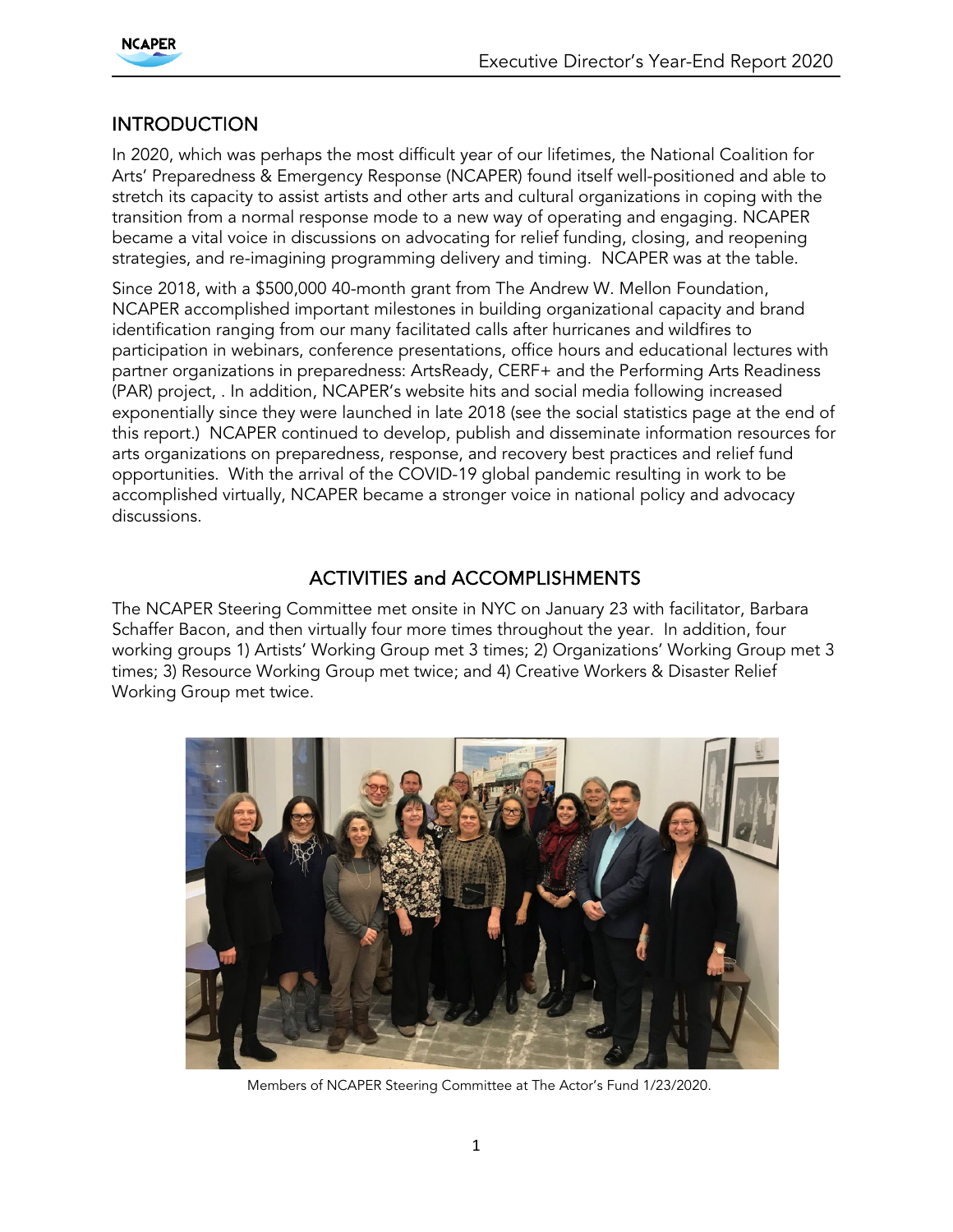

## MARKETING & COMMUNICATIONS and ADVANCEMENT

- **Website and social media accounts: [www.NCAPER.org,](http://www.ncaper.org/) Facebook.com/ncaper,** @NCAPER3, Instagram.com/ncaper2006. Since March 2020, over 85 artists and representatives of arts organizations have contacted NCAPER asking for assistance; responses to these requests have been assessed and handled by NCAPER staff by redirecting people to organizations such as CERF+, PAR and funders who offer financial and other assistance. M. O'Toole retweets, reposts, and generates new communications almost daily in an effort to gain more followers of NCAPER. (See yearend statistics on page 5.)
- Cultural Advocacy Group: J. Newcomb was asked to join this network of national arts service agencies and funders working to influence legislationto support the arts. The group meets regularly and has developed briefs to advocate for Congressional support of bills that include funding for NEA, NEH and artist and arts organization pandemic relief packages.
- COVID-19 Artist Working Group, convened by the Tremaine Foundation, NCAPER staff and steering committee members serve on this national network of artist relief funders, that has met 33 times since March.
- **Heritage Emergency National Task Force: NCAPER became a member of HENTF** and J. Newcomb serves on the HENTF Asset Mapping Working Group, chaired by Andrew Robb, Head, Special Format Conservation Section Conservation Division, Library of Congress.
- NJIT Creative Placemaking Program M. O'Toole participated for 90 hours of instruction to earn a certificate in Creative Placemaking. The instruction demonstrates the value of creative placemaking as a tool for members of the arts sector and community planning and development to build partnerships in local communities.

## **GRANTS**

#### The Andrew W. Mellon Foundation

In February 2020, Susan Feder, Program Officer at the Mellon Foundation, asked NCAPER to revise its proposal and budget to include the extension of the grant period from April 30, 2021 to December 31, 2021. The following modifications to the NCAPER Capacity Building grant from The Andrew W. Mellon foundation were proposed to reallocate underspent funds of \$152,758 during the first two years of the grant period and update how the total remaining funds of the grant, \$325,040, are allocated to support expenses including an eight-month no- cost extension period and matching funds for a newly received National Endowment for the Arts grant. The following modifications were approved by the Mellon Foundation in May 2020:

- An eight-month no-cost extension of the grant period from April 30, 2021 to December 31, 2021.
- Modification of the original proposed activity, SWAT Response Team, to a Crisis Analysis & Mitigation Coaching Network that provides organizations/artists immediate access to virtual crisis analyses with one-on-one follow-up assistance (up to five hours with experts in the areas of need such as fundraising, crisis communication,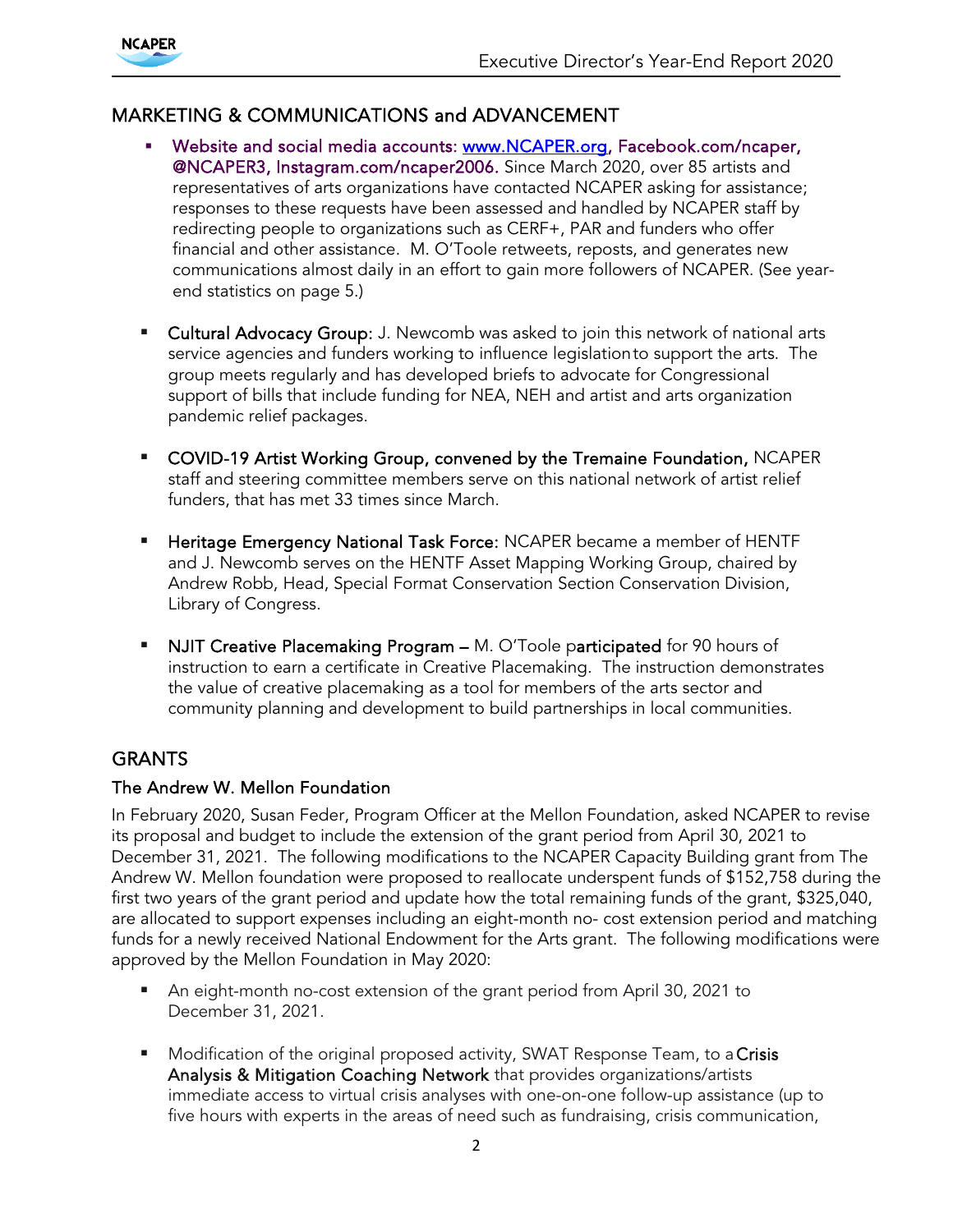

facilities operations, etc.). The name change from SWAT, which denotes a military or law enforcement response to threats such as terrorism, to Crisis Analysis & Mitigation Coaching Network better describes the human-centered, community-building approach that trained teams will use when deployed to localities with devastated arts sectors that need to be empowered with turnaround strategies. Twelve coaches, two from each region in the US, will be identified from professionals in the field with broad knowledge of the arts, and trained in assessment and facilitation during a virtual workshop in June 2021 developed and conducted by AIR Institute. The training will be followed by three onsite workshops in disaster-prone regions of the country (Baton Rouge, LA; Puerto Rico and California) beginning in September 2021 in order for the coaches/facilitators to gain real experience. The network of coaches will be available to participate in future crisis analyses and deployments when needed.

 Reallocation of \$26,500 of grant funds to match funding from the National Endowment for the Arts (NEA) toward the publishing of arts-friendly field guide adaptations of FEMA and other federal agency guidelines, and to support the review and documentation of resources, case studies, and other information on the effectiveness of NCAPER's Cultural Placekeeping Guide to be delivered as an addendum to or an updated version of the publication. Grant funds will support the contracting of researchers, writers, graphic designers; printing and distribution) to be incurred in the development of arts-friendly guides that translate FEMA and other federal agency guidelines.

#### National Endowment for the Arts

In March 2020, South Arts in collaboration with NCAPER was awarded \$26,500 to research and create a written guide for the arts sector that translates FEMA guidelines and those of other agencies regarding regulations, procedures, and forms to be used before, during, and after a declared natural disaster. The project also included a review and documentation of resources, case studies, and other information including the effectiveness of the Coalition's Cultural Placekeeping Guide as an assessment of the arts sector's state of resilience.

#### Grant Activities and Deliverables to date:

- The FEMA Field Guide RFP was developed and announced in early November resulting in two proposals that were reviewed by an NCAPER ad hoc committee. In early December, Claudia Bach of AdvisArts was selected to develop and produce the FEMA Guide; her work will begin in February 2021. Jack Heide from FEMA's Region II Lori Foley of HENTF and Amy Schwartzman join J. Newcomb on the project oversite committee.
- An evaluation project begins in February 2021 to measure the effectiveness of the cultural preparedness networks by evaluating the self-help emergency action networks created under the guidance of the Cultural Placekeeping Guide (CPG). Amy Schwartzman, the author of the CPG will be contracted to produce Part I of the project which will be a reflection piece from her perspective as the author of the Cultural Placekeeping Guide. Part II, analysis and suggested revisions will be contracted in June 2021.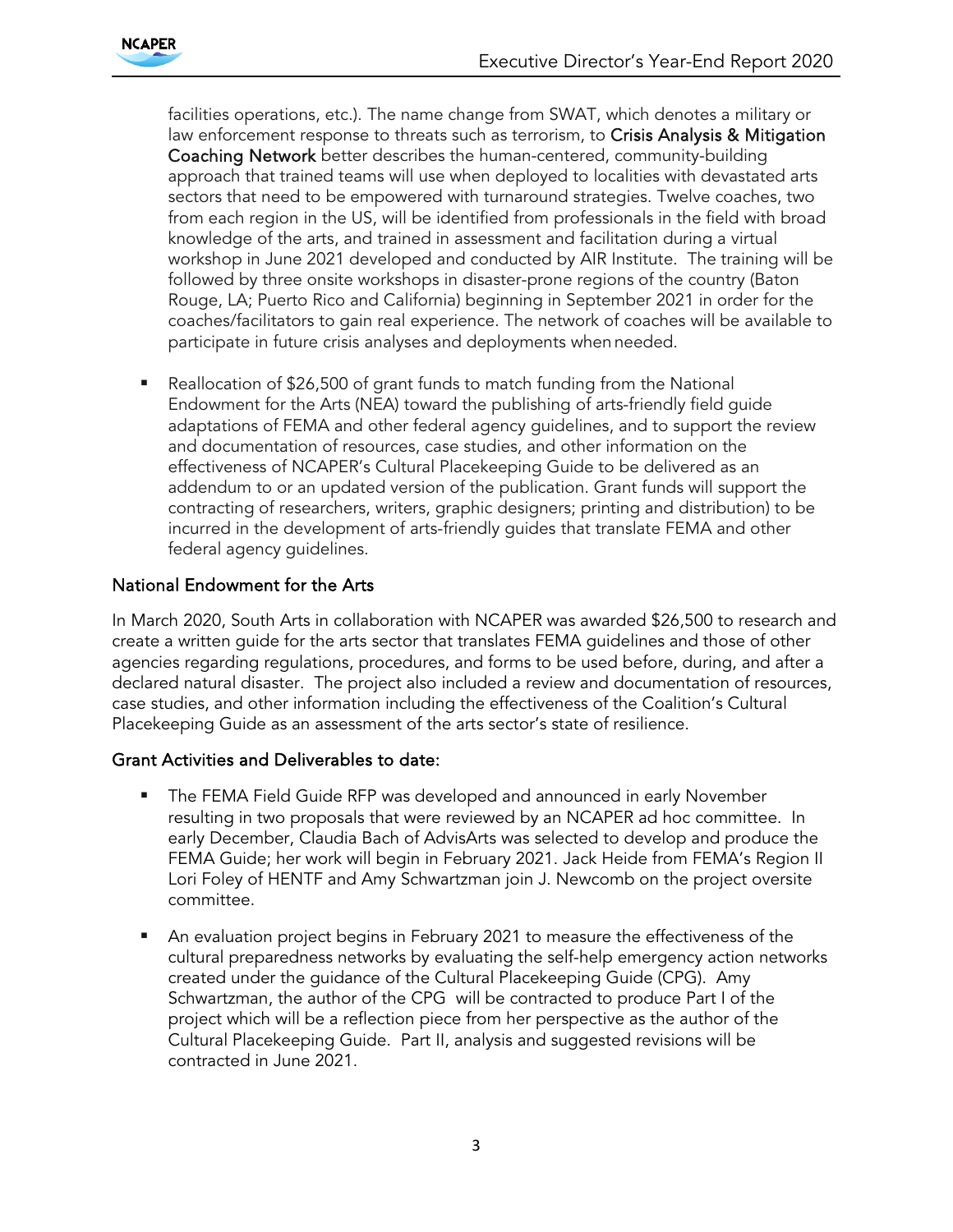

 Crisis Analysis & Mitigation Coaching Network training. Jan Newcomb and Beth Flowers have been meeting weekly since October to establish a framework and content for the AIR Training for arts recovery and mitigation professionals. We have talked with Jack Heide from FEMA's Region II who has agreed to serve on an advisory committee in addition to Lori Foley of HENTF. Renee Chatelain, Executive Director of the Greater Baton Rouge Arts Council has agreed to serve as a site host for one of the Mitigation Workshops. Two additional sites - California and Puerto Rico - have yet to be determined. A project oversite committee needs to be formed in January to begin the process of identifying the twelve facilitators and the additional sites.

# PUBLICATIONS, PROJECTS & PRESENTATIONS

#### Publications:

- NCAPER Recommended Principles for Arts Funding in the COVID-19 Crisis and in Other Crises, April 2020, principal author, Amy Schwartzman.
- Coordination and Data-Sharing Support: The Equitable Delivery of Financial Aid and Other Services After Disasters, June 2020; Amy Schwartzman, Principal Author, NCAPER Task Force contributors: Ted S. Berger, Kay Takeda, Tom Clareson, Ruby Lopez Harper, Jan Newcomb.
- **Maintaining Your Momentum During a Long-Term Crisis by Janet Newcomb,** Mollie Quinlan-Hayes, and Thomas F. R. Clareson, published by Chorus America in The Voice, Fall/Winter 2020 issue.

#### Projects – in addition to the grant funded projects:

- Arts Organizations at a Crossroads (OAX) Mollie Quinlan-Hayes was contracted to further develop the that came out of NCAPER's Organization Working Group. OAX focuses on existential crises and decisions faced by nonprofit and for-profit arts organizations, as distinct from topics of reopening, developing COVID-safe programming and navigating governmental and private funding opportunities.
- **Pivoting During the Pandemic** webinar was co-produced by NCAPER and New York Foundation for the Arts on October 23, 2021. Additional support was provided by the Arts and Business Council of Boston and Pro Bono Committee of New York State Bar Association's Entertainment, Arts, and Sports Law Section (EASL).

#### **Presentations**

 Tom Clareson of the Performing Arts Readiness project and Jan Newcomb conducted office hours for members of Dance/USA (Dance Theatre of Harlem, Alvin Ailey Dance Company, Gibney Dance, Axis Dance, and others) to assist them in pandemic-related issues about reopening and sustaining operations. In addition, NCAPER has partnered with PAR in developing and delivering over the summer a three-credit course on Disaster Preparedness for graduate students at Baruch College. In addition, we have delivered lectures on preparedness planning, business continuity and risk assessment to arts management students at 10 colleges and universities throughout the country and Canada.